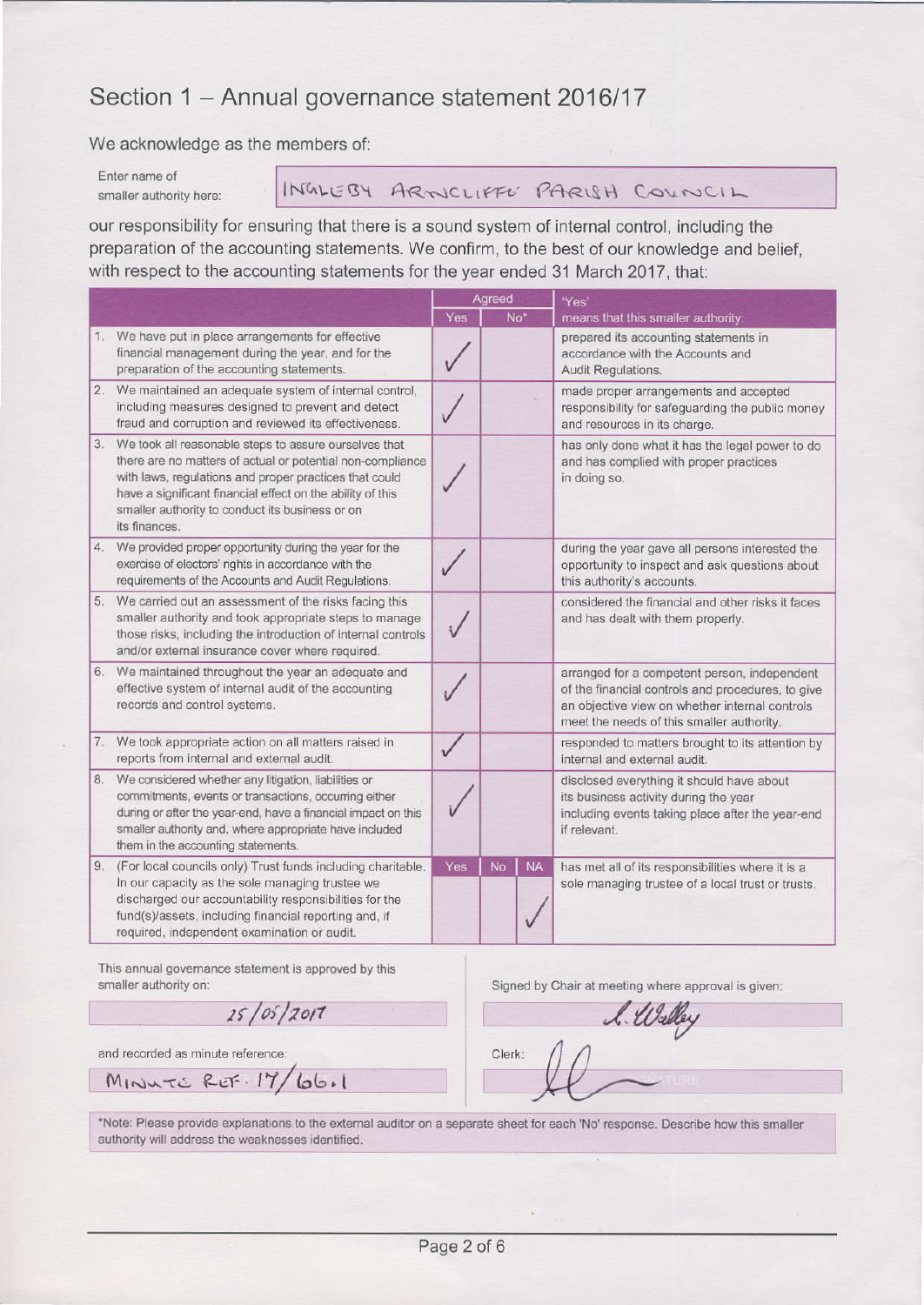# Section 2 - Accounting statements 2016/17 for

Enter name of smaller authority here:

INGLESY ARNICLIFFE PARISH COUNCIL

|                                                                                              | Year ending           |                       | Notes and guidance                                                                                                                                                                              |  |  |  |  |  |
|----------------------------------------------------------------------------------------------|-----------------------|-----------------------|-------------------------------------------------------------------------------------------------------------------------------------------------------------------------------------------------|--|--|--|--|--|
|                                                                                              | 31 March<br>2016<br>£ | 31 March<br>2017<br>£ | Please round all figures to nearest £1. Do not leave any boxes blank<br>and report £0 or Nil balances. All figures must agree to underlying<br>financial records.                               |  |  |  |  |  |
| 1. Balances brought<br>forward                                                               | 6,691                 | 8,872                 | Total balances and reserves at the beginning of the year as recorded<br>in the financial records. Value must agree to Box 7 of previous year.                                                   |  |  |  |  |  |
| 2. (+) Precept or Rates<br>and Levies                                                        |                       | 58005,900             | Total amount of precept (or for IDBs, rates and levies) received<br>or receivable in the year. Exclude any grants received.                                                                     |  |  |  |  |  |
| $3. (+) Total$<br>other receipts                                                             | 2041                  | 2,748                 | Total income or receipts as recorded in the cashbook less the<br>precept or rates/levies received (line 2). Include any grants received.                                                        |  |  |  |  |  |
| 4. (-) Staff costs                                                                           | 1,263                 | 547                   | Total expenditure or payments made to and on behalf of all<br>employees. Include salaries and wages, PAYE and NI (employees<br>and employers), pension contributions and employment expenses.   |  |  |  |  |  |
| 5. (-) Loan<br>interest/capital<br>repayments                                                | NIL                   | NIL                   | Total expenditure or payments of capital and interest made during<br>the year on the smaller authority's borrowings (if any).                                                                   |  |  |  |  |  |
| 6. $(-)$ All other $\cdot$<br>payments                                                       | 4,397                 | 6114                  | Total expenditure or payments as recorded in the cashbook less staff<br>costs (line 4) and loan interest/capital repayments (line 5).                                                           |  |  |  |  |  |
| 7. (=) Balances carried<br>forward                                                           | 8.872                 | 10,859                | Total balances and reserves at the end of the year. Must equal<br>$(1+2+3) - (4+5+6)$                                                                                                           |  |  |  |  |  |
| 8. Total value of cash<br>and short term<br>investments                                      | 8,872                 | 10859                 | The sum of all current and deposit bank accounts, cash holdings and<br>short term investments held as at 31 March - To agree with bank<br>reconciliation.                                       |  |  |  |  |  |
| 9. Total fixed assets<br>plus long term<br>investments<br>and assets                         |                       | 59,529 59529          | This cell shows the value of all the property the authority owns. It is<br>made up of its fixed assets and long-term investments.                                                               |  |  |  |  |  |
| 10. Total<br>borrowings                                                                      | NIL                   | 111                   | The outstanding capital balance as at 31 March of all loans from third<br>parties (including PWLB).                                                                                             |  |  |  |  |  |
| 11. (For Local Councils<br>Only) Disclosure<br>note re Trust funds<br>(including charitable) |                       | Yes<br><b>No</b>      | The Council acts as sole trustee for and is responsible for managing<br>Trust funds or assets.<br>N.B. The figures in the accounting statements<br>above do not include any Trust transactions. |  |  |  |  |  |

I certify that for the year ended 31 March 2017 the accounting statements in this annual return present fairly the financial position of this smaller authority and its income and expenditure, or properly present receipts and payments, as the case may be.

Signed by Responsible Financial Officer:

Hazer Nanhan 25.05.2017 Date

I confirm that these accounting statements were approved by this smaller authority on:

 $25/07/2017$ 

and recorded as minute reference:

 $M$ *INVITE* REF. 17/66.2

Signed by Chair at meeting where approval is given:

l. Willey